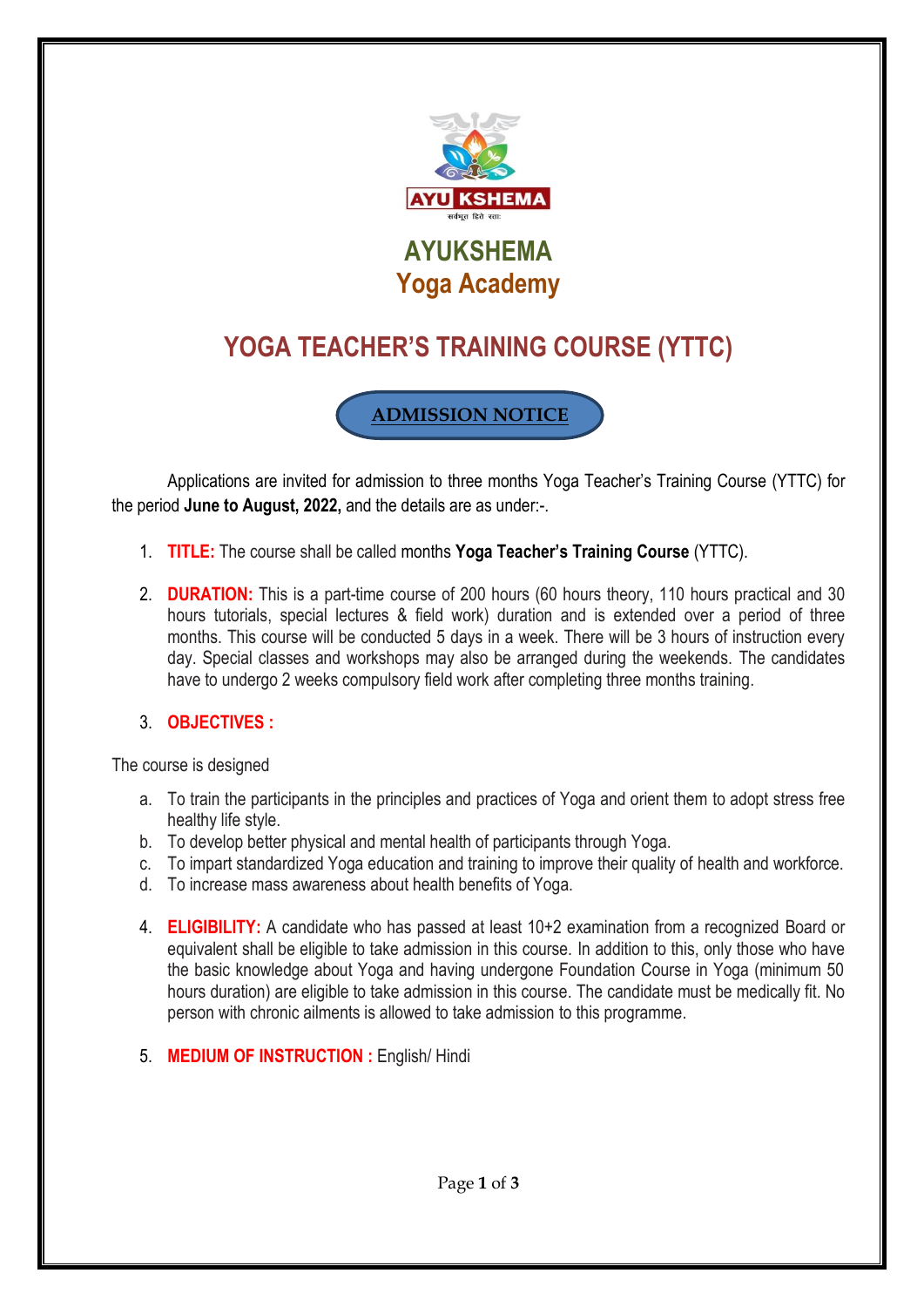### 6. **RULES FOR CANDIDATES OF YOGA TEACHER'S TRAINING COURSE:**

- a. Every student of the course should report in time to all classes and maintain discipline during the course.
- b. Every student should maintain three files each for every theory paper. They should write in details on the basis of lecture delivered by the experts/ faculty.
- c. Every student should maintain one separate file for Yoga Practical. They should write their personal experience in Yoga sadhana.
- d. Minimum 80% attendance is compulsory in all classes and faculty would maintain register for them.
- 7. **COURSE TIMINGS:** The classes will be held on all working days from Monday to Friday. The course timings are 9:00 am to 12:00 noon. Also, there may be Special Lectures by Eminent Experts on Saturdays.
- 8. **REGISTRATION:** The candidates should register themselves on or before starting of the course. The registration shall be ON-LINE through the website of the Academy.
- 9. **HEALTH CRITERIA:** No person with acute/ chronic/ communicable diseases is allowed to take admission to this course.
- 10. **DRESS CODE:** The dress shall be T-Shirt and trousers or *Kurta-pyjama* for men and T-Shirt and trousers or *Salwar-kameej* for women participants or as per the recommendation of the Academy.
- 11. **DOCUMENTS TO BE SUBMITTED:** While applying for the Course, the required documents have to be uploaded/ submitted along with the application form:
	- a. Copy of Aadhar Card/ Copy of Passport
	- b. Copy of 10+2 Certificate
	- c. Proof for the fee paid.
	- d. Four passport size photographs
- 12. **FEE:** Rs. 35,000/- (For Indian candidates) and US\$ 1,000/- (For Foreign candidates). The fee once remitted will not be refundable. The Bank details are as under:

## Details for online Payment:

- Account Holders Name : AYUKSHEMA
- Account Number : 50200065357955

<u>• IFSC Code : HDFC 0001067</u>

• Branch : HDFC Bank C3/8, Janakpuri, New Delhi